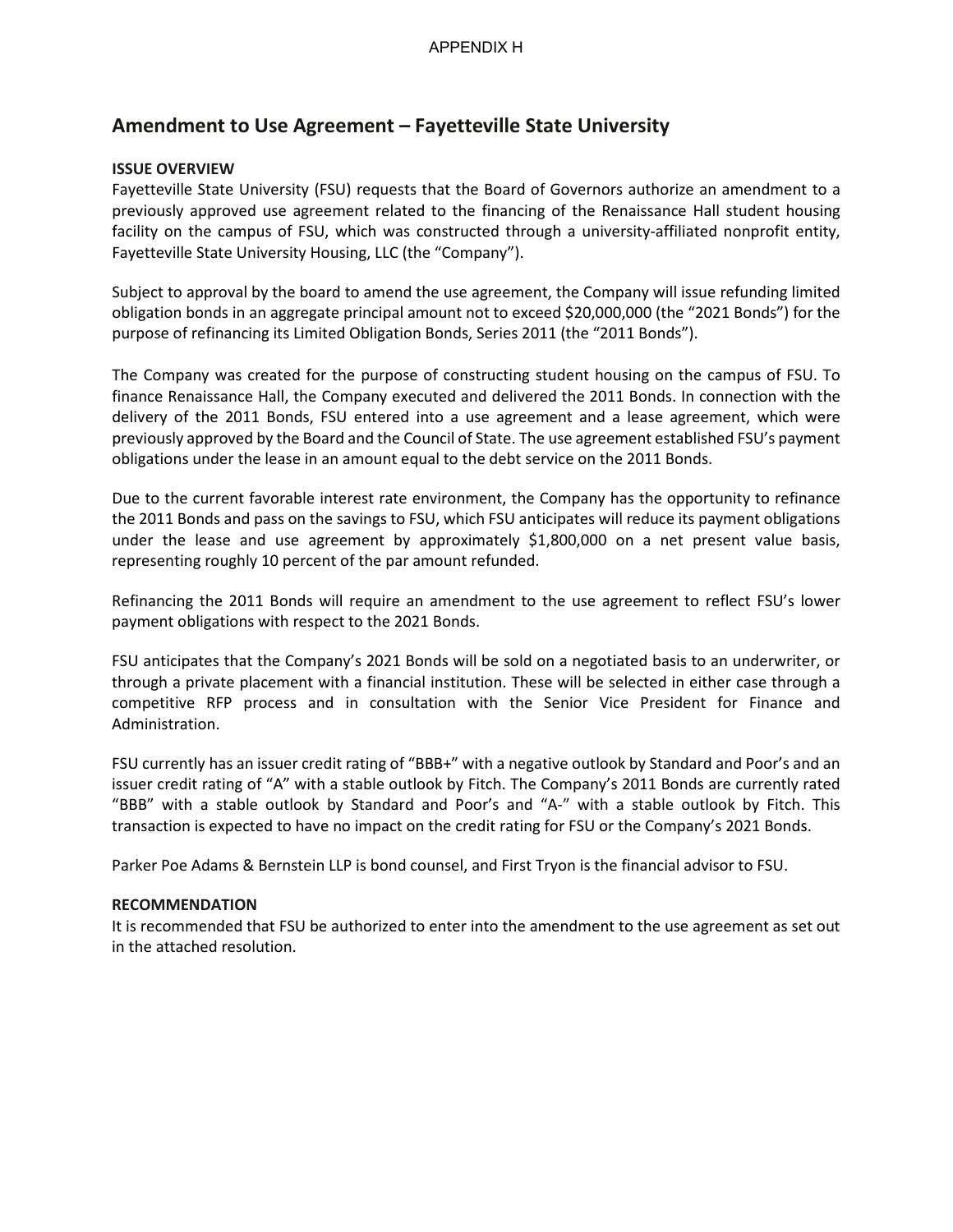#### APPENDIX H

# **A RESOLUTION AUTHORIZING AGREEMENTS RELATED TO THE REFINANCING OF RENTALS RELATED TO THE PRIVATE HOUSING FACILITIES ON THE CAMPUS OF THE FAYETTEVILLE STATE UNIVERSITY**

*WHEREAS*, by Chapter 116 of the General Statutes of North Carolina, the Board of Governors (the *"Board"*) of the University of North Carolina System (the *"UNC System"*) is vested with general control and supervision of the constituent institutions of the UNC System; and

*WHEREAS,* Fayetteville State Housing, LLC (the *"Company"*), as lessee, and the State of North Carolina (the "*State*"), as lessor, entered into a Lease Agreement dated August 12, 2011 (the "*Ground Lease*"), whereby the Company leased from the State the real property (the "*Project Site*") on which the Company constructed the student housing facilities known as Renaissance Hall comprising approximately 336 beds (the *"Project"*) on the campus of Fayetteville State University (*"FSU"*);

*WHEREAS,* the Company, as lessor, and the State, as lessee, entered into a Lease Agreement dated August 12, 2011 (the *"Lease"*), whereby the Company leased to the State the Project Site and whereby FSU agreed to pay Base Rentals and any Additional Rentals (as those terms are defined in the Use Agreement hereinafter defined) to the Company;

*WHEREAS,* the Company and FSU entered into a Use Agreement dated as of May 15, 2011 (the "*2011 Use Agreement*"), whereby FSU assumed the obligations of the State under the Lease, operates and maintains the Project and is obligated to pay Base Rentals and any Additional Rentals to the Company, as described in the 2011 Use Agreement;

*WHEREAS,* the Company executed and delivered its Limited Obligation Bonds (Fayetteville State University Housing Project), Series 2011 (the *"2011 Bonds"*), the proceeds of which were used to construct the Project, under an Indenture of Trust dated as of May 15, 2011 (the *"2011 Indenture"*) between the Company and The Bank of New York Mellon Trust Company, N.A., as trustee (the *"Trustee"*); and

*WHEREAS,* FSU and the Company and its financial advisor have advised the Board that it may be able to achieve debt service savings by refunding all or a portion of the 2011 Bonds; and

*WHEREAS,* to achieve the refunding of the 2011 Bonds, the Company will execute and deliver its Refunding Limited Obligation Bonds (Fayetteville State University Student Housing Project) (with appropriate series designations) in an aggregate principal amount not to exceed \$20,000,000 (the *"2021 Bonds"*) pursuant to the 2011 Indenture and a Supplemental Indenture, Number 1 (the *"Supplement"* and, together with the 2011 Indenture, the *"Indenture"*) between the Company and the Trustee;

*WHEREAS,* in connection with execution and delivery of the 2021 Bonds, the Company and FSU will execute and deliver an Amendment to the 2011 Use Agreement (the "*Amendment*" and collectively with the 2011 Use Agreement, the "*Use Agreement*") to reduce the Base Rentals under the 2011 Use Agreement to reflect the refunding and to make other necessary changes; and

*WHEREAS,* the 2021 Bonds will be secured solely from the Base Rentals paid by FSU under the Lease and as otherwise set forth in the Lease, the Use Agreement and the Indenture;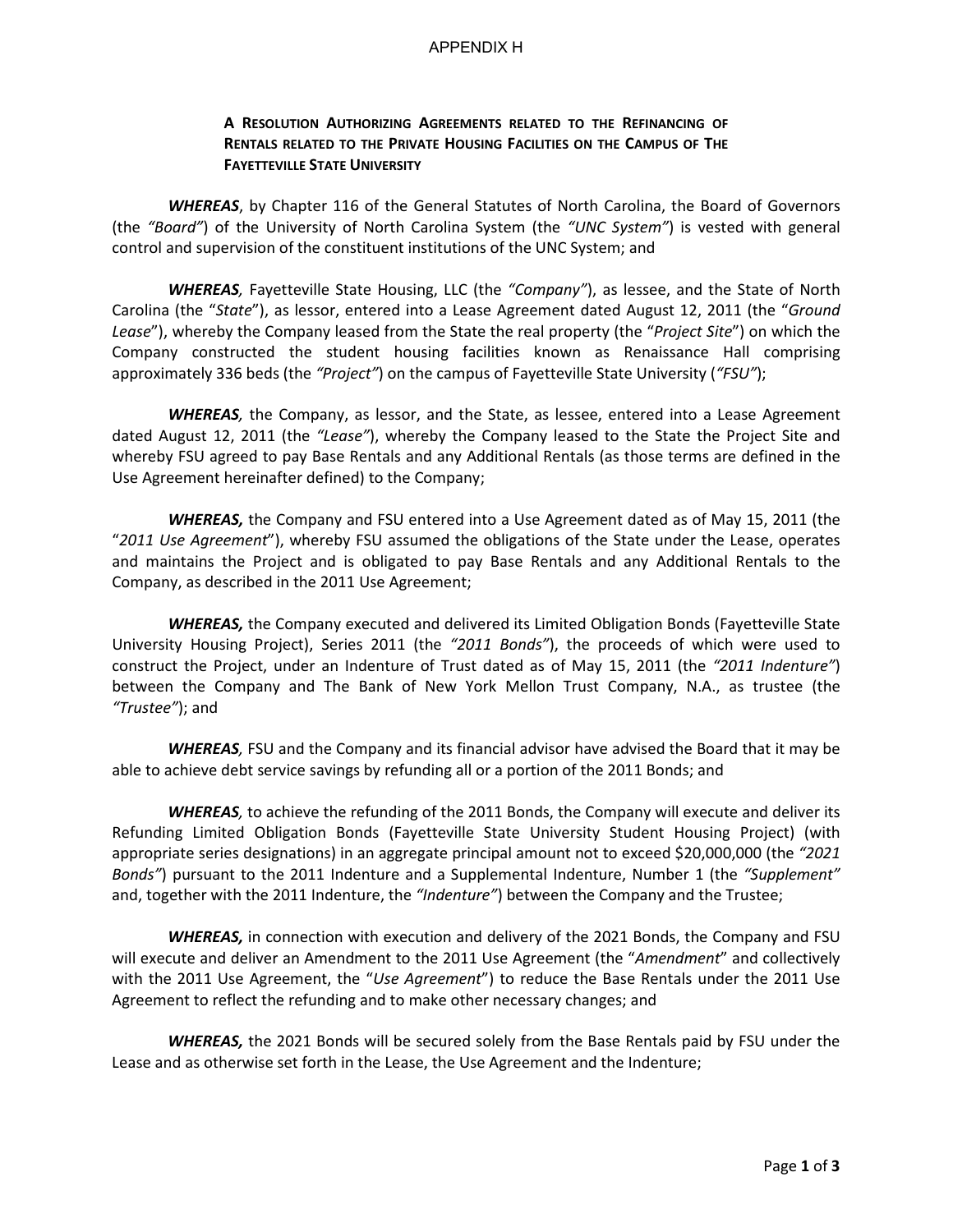*WHEREAS,* Loop Capital Markets LLC (the *"Placement Agent"*) will serve as the placement agent for the 2021 Bonds and will place the 2021 Bonds pursuant to the terms of a placement agent agreement (the *"Placement Agreement"*) between the Placement Agent and the Company; and

*WHEREAS,* there is now on file with the Board and FSU forms of the following documents (the *"Financing Documents"*), which the Board proposes to approve and authorize FSU to execute and deliver, as applicable:

- 1. the Amendment;
- 2. the Supplement; and
- 3. the Placement Agreement;

*WHEREAS,* there will be a Limited Offering Memorandum relating to the 2021 Bonds (the *"Limited Offering Memorandum"*) that will include certain information about FSU;

*NOW, THEREFORE, BE IT RESOLVED* by the Board as follows:

*Section 1. Authorization of the Amendment and the Supplement.* That the form and content of the Amendment and the Supplement be and the same hereby are in all respects authorized, approved and confirmed, and the Chancellor and Vice Chancellor for Business and Finance of FSU and the Chairman of the Board, the President of the UNC System, the Senior Vice President for Finance and Administration and CFO of the UNC System, the Secretary and the Assistant Secretary of the Board and the Secretary of the UNC System, or anyone acting in an interim capacity, individually and collectively (collectively, the *"Authorized Officers"*), be and they hereby are authorized, empowered and directed to execute, approve and deliver the Amendment and the Supplement in substantially the form and content presented to the Board, but with such changes, modifications, additions or deletions therein as to them seem necessary, desirable or appropriate, their execution thereof to constitute conclusive evidence of the Board's approval of any and all such changes, modifications, additions or deletions therein.

*Section 2. Authorization of Placement Agreement.* The form and content of the Placement Agreement is in all respects authorized, approved and confirmed. The Authorized Officers are authorized and empowered to execute and deliver the Placement Agreement, including any Letter of Representations attached thereto.

*Section 3. Authorization of Limited Offering Memorandum.* The Board of Trustees of FSU will approve the form and content of the Limited Offering Memorandum and the delivery and use of the Limited Offering Memorandum.

*Section 4. General Authority.* From and after the execution and delivery of the Financing Documents, the Authorized Officers are each hereby authorized, empowered and directed to do all such acts and things and to execute all such documents as may be necessary to carry out and comply with the provisions of the Financing Documents as executed, and are further authorized to take any and all further actions to execute and deliver any and all other documents as may be necessary to the issuance and on-going administration of the 2021 Bonds. Any provision in this Resolution that authorizes more than one Authorized Officer to take certain actions shall be read to permit such Authorized Officers to take the authorized actions either individually or collectively.